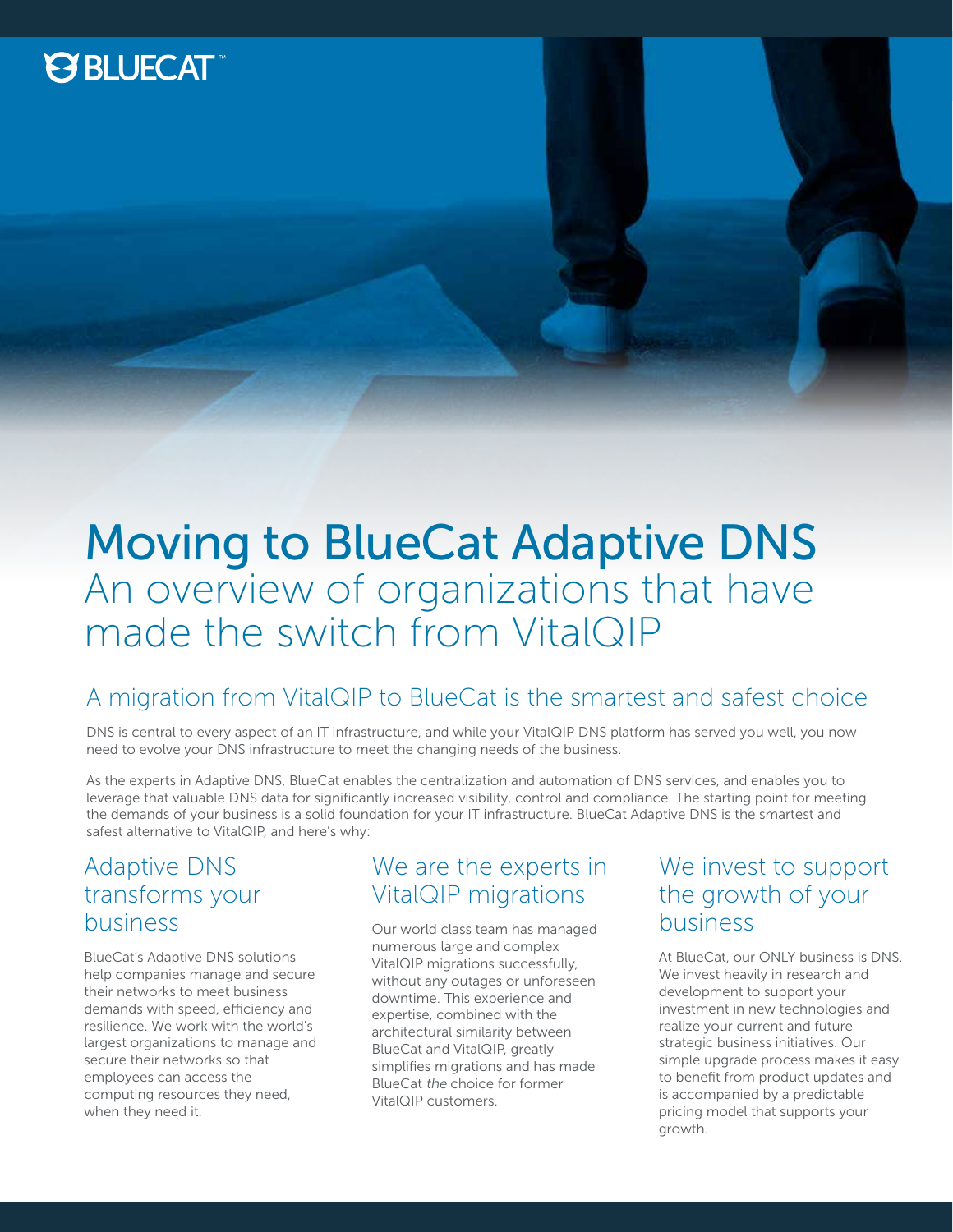# Why BlueCat?

The best path for business continuity

Support for modern business initiatives

The world's biggest brands have moved to BlueCat

No other DNS solution provider can claim the same level of architectural and feature similarity with VitalQIP. While other vendors will try to transition you to complicated, limited and costly architectures, BlueCat's architectural parity with VitalQIP ensures a seamless integration and a smooth transition.

Our technology, partnerships and integrations collectively ensure that the dynamic and evolving demands driven by virtualization, cloud and mobility can be securely delivered, starting with the IP address.

The list of customers who have moved from VitalQIP to BlueCat include Coca Cola, Home Depot, Sun Life Financial and TJX. From the largest multinational enterprises across multiple industries to major universities , we have successfully migrated each to BlueCat Adaptive DNS

Investment in business and technology

Our sole focus and investment is in Adaptive DNS, supporting the growth in your business and providing solutions and exceptional support. We have a 100% focus on development in core DNS, DHCP and IPAM together with an extensible platform for integrations and automation.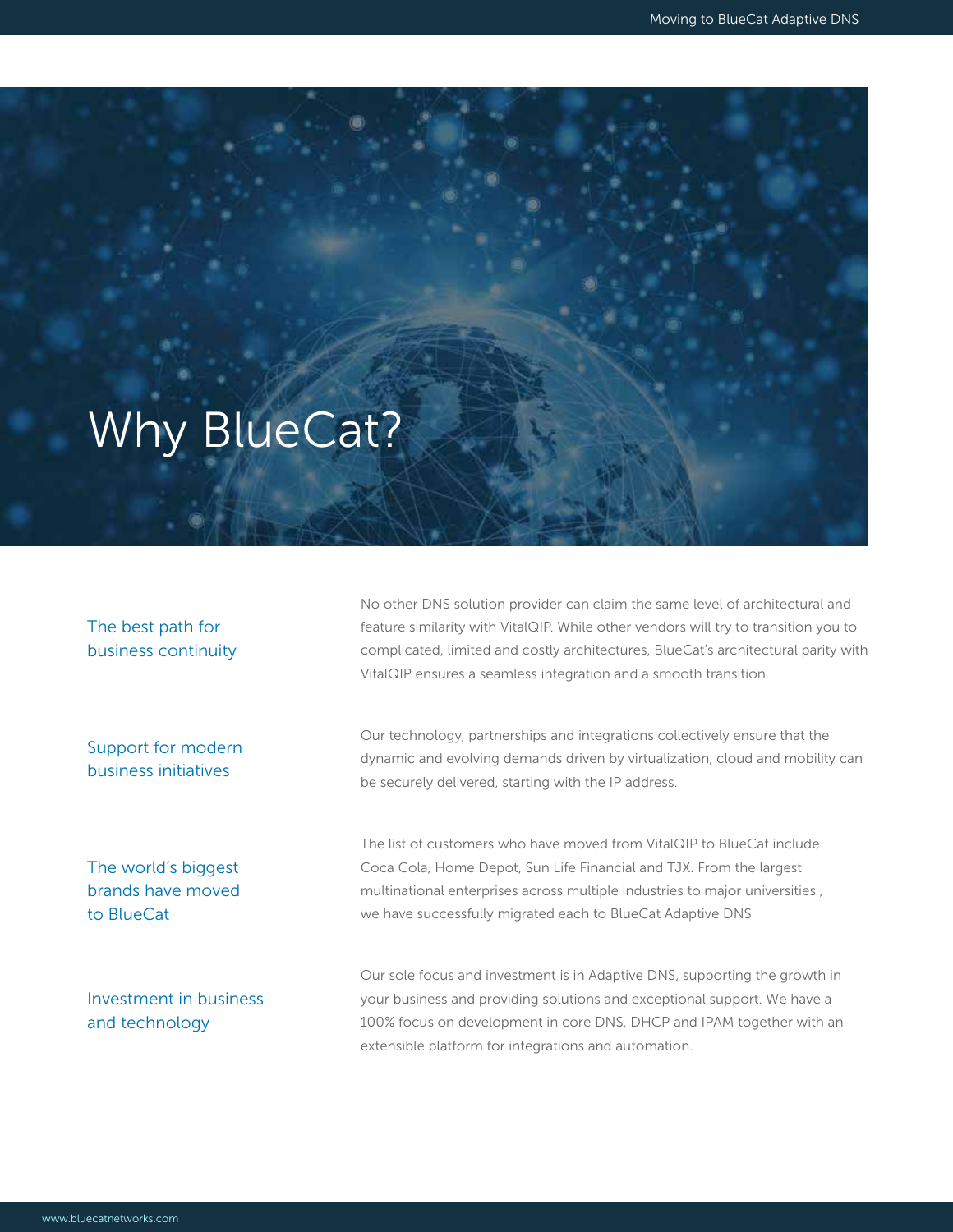## Customer Stories



- 10k+ Networks
- ~200k DNS records
- 100k DHCP clients
- $~\sim$ 1k DNS zones
- Two separate products for DNS, DHCP and IPAM

### Global Automotive and Transportation-related Product and Services Provider

### Problem

One of the world's largest automotive companies relied on VitalQIP for internal DNS and DHCP and a different vendor for external DNS and DHCP. The organization did not want to continue working through separate management interfaces and needed a single source of truth for everything related to IP Address Management; a centrally managed homogenous solution. The company's network scabalability was also being constrained by per-IP licensing.

#### **Outcome**

This organization valued BlueCat's use of a central database and its ability to manage all DNS, DHCP and IP Address assets from a single pane of glass. The organization's BlueCat implementation was nominated for internal "Project of the Year" based on the seamless transition to the new platform. The organization later added data for wireless access, leveraging BlueCat's extensibility and ability to adapt to changing business needs.

- 200k Host records
- 3k DHCP scopes
- Large distributed admin model (400-500 admins)
- Older version of VitalQIP (6.2)



- 1.5M+ IP addresses
- 60k+ external DNS records
- 9k+ external DNS zones
- 3M+ internal DNS records
- 2.5k+ internal DNS zones

### Technology-focused Research University

#### Problem

The networking team at a high-profile educational institution was struggling with the pain of managing DNS and DHCP. For this organization, simplified administration was the primary motivation for moving away from VitalQIP and migrating their core services to BlueCat.

### Outcome

BlueCat's DHCP Templates helped provide consistency across their large, distributed administration model. The successful migration was a joint operation between BlueCat Professional Services and the customer's IT organization. BlueCat Professional Services processed data from VitalQIP and the customer was able to complete the migration successfully.

### Global Financial Services Company

#### Problem

With a large, distributed, global network, this financial services company needed a scalable solution with centralized management capabilities and network visibility. VitalQIP, the legacy vendor, did not provide referential data integrity and the company was struggling to maintain clean IP data. As a result, they decided to look for a vendor that could provide a highly customized solution that was tailored to their needs.

#### Outcome

BlueCat conducted a pilot to validate the solution in the company's test lab and standardized their global facilities with a DDI solution. In addition to data cleansing during the migration process, BlueCat added change validation and error reports to the product to provide end-to-end visibility and insights. The company benefitted from increased productivity with automated referential data integrity, as well as an on-site global support program.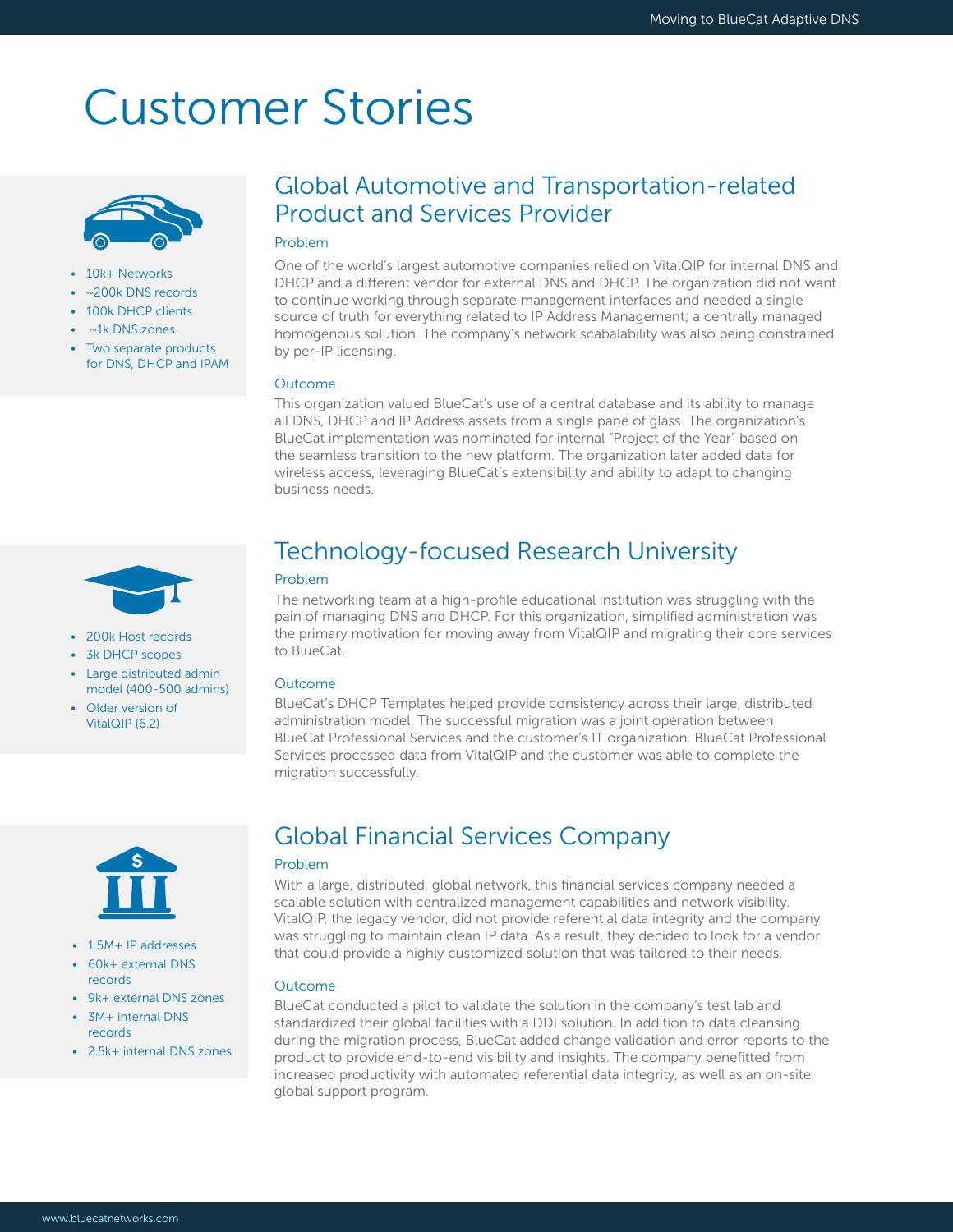

- 2 million VitalQIP objects
- 5-year BlueCat solution delivered at 2-year VitalQIP maintenance cost

## Home Improvement and Construction Products & Services Retailer

### Problem

As a long-time VitalQIP customer, this organization had been satisfied with its stability over the years, but was becoming unsettled with the parent company's apparent lack of ongoing product investment. They felt that VitalQIP was no longer an innovative product and had not released the kind of significant product upgrades that would help their national brand prepare for business-driven IT initiatives. Ultimately, they felt that the value of the product was not in line with the cost of a renewal.

#### Outcome

BlueCat was able to provide a complete modern solution that, over a five-year period, would cost the same as maintaining their VitalQIP solution for two years. Ultimately, they migrated to BlueCat to realize the capabilities they needed to plan for growth at a dramatically reduced cost.

*5-year BlueCat solution delivered at the 2-year VitalQIP maintenance cost*



• Mixed Environment: VitalQIP, Infoblox and **Microsoft** 

### Global Provider of eCommerce and Payment **Solutions**

### Problem

This organization became highly motivated to explore a migration from VitalQIP due to their lack of confidence in the parent company's investment in their IPAM product, and concerns about its future. They feared their current platform was becoming stagnant due to underinvestment in R&D. Although motivated to move to another solution, the customer was nervous about a migration because the current VitalQIP installation was reasonably stable and they were wary of any potential risk associated with disrupting core services.

#### **Outcome**

Ultimately, this company was sold on the migration approach offered by BlueCat, which allowed them to utilize a common interface that gave the customer access to both VitalQIP and BlueCat simultaneously. This eased the pressure on cut-over and deployment timing, while also reducing their exposure to risk associated with moving to a new solution.

*Centralized management of all DNS, DHCP and IPAM elements made BlueCat ideal for this customer*



- Initially attempted to upgrade VitalQIP
- Their upgrade to a newer version of VitalQIP failed, causing a fractured build

### Business Process and Systems Integrator

#### Problem

This multinational company had initially decided that they were going to continue to use VitalQIP and upgrade to the latest release. Unfortunately, the upgrade process failed. The project's failure resulted in a fractured build and they were not able to roll-back to their previous instance. Instead of trying again and potentially causing more damage, they decided that migrating to a complete BlueCat solution would be easier and more reliable than attempting another VitalQIP upgrade.

#### Outcome

The customer found that BlueCat's IPAM platform and proven migration methodology was the right solution for their immediate needs. Looking to the future, BlueCat was able to allay the fear of managing upgrade cycles, enabling them to painlessly stay up-todate as the BlueCat offerings evolve.